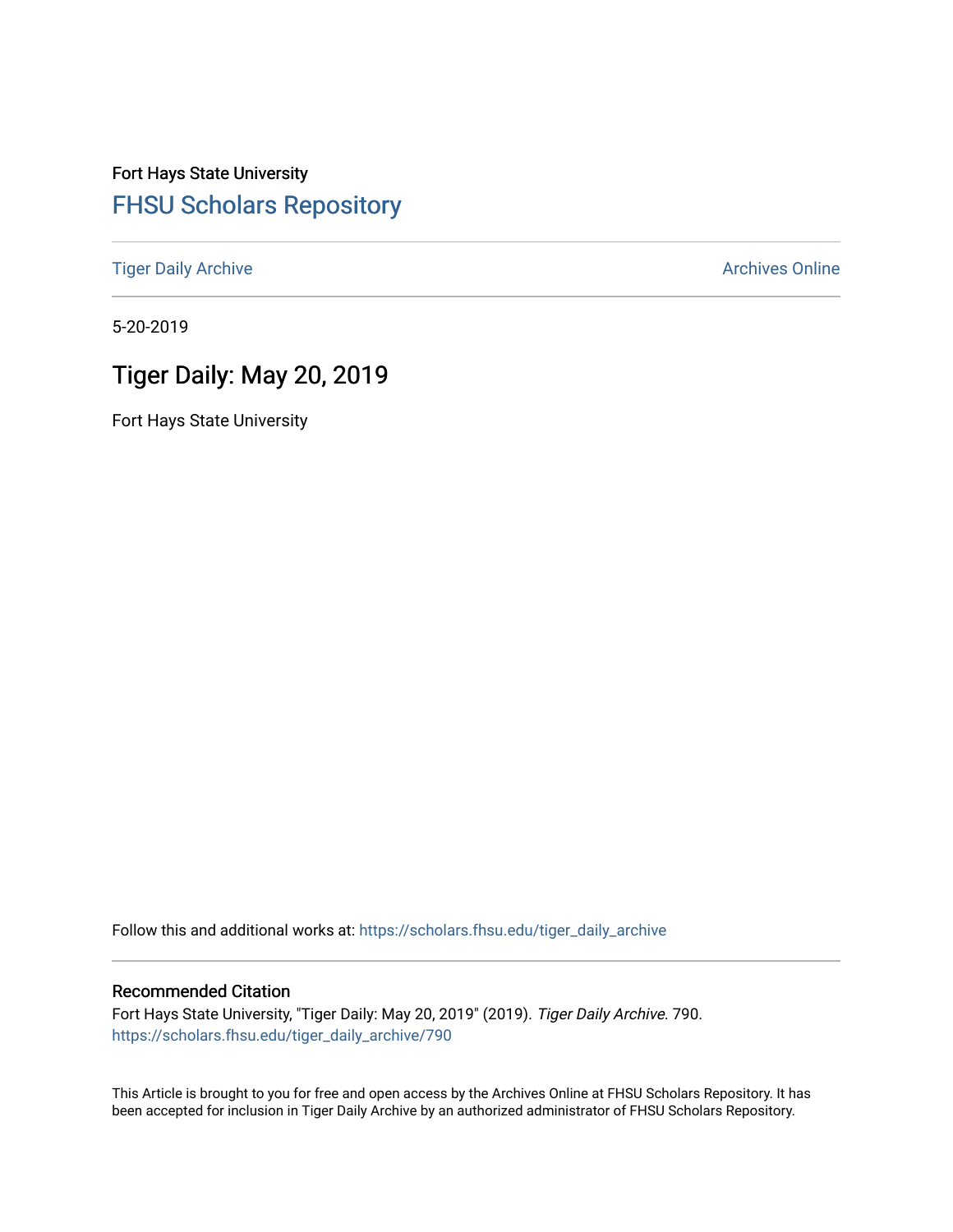# Tiger Daily [May 20, 2019]

### Tiger Daily

Mon 5/20/2019 2:59 PM

To: Tiger Daily < TigerDaily@fhsu.edu>;



#### **ANNOUNCEMENTS**

- · **Change to Sign-In Experience**
- · **Free Community Meal**
- · **Forsyth Library Building Hours**
- · **Final Grade Reminder**
- · **Foundation – Check Run Notices**
- · **Summer Institute for Distance Learning and Instructional Technology (SIDLIT) Proposals Due May 31!**
- · **Calendar: Upcoming Professional Development Opportunities**
- · **FHSU Hispanic College Institute**

#### **SHARE WITH STUDENTS**

· **Political Science Offers Four 8-Week Courses for Fall 2019**

#### **ANNOUNCEMENTS**

#### **Change to Sign-In Experience**

A change is coming to the sign-in experience for some sites.

In an effort to unify our users' sign-in experience, and provide better overall security, Technology Services will be making changes to the authentication method for a number of sites and services. Beginning on May 28th, users will no longer be presented with the "CAS" sign-in page, and will instead be directed to the new SSO sign-in page, also referred to as "ADFS" . The only change will be the sign-in page itself; users will continue to use their TigerNetID credentials as usual. Below is a short list of some affected sites. If you have any questions or concerns, or experience any sign-in issues after this change, please contact TigerTech at 628-3478.

- · Blackboard
- · Gmail
- Network registration pages
- · TigerTracks
- · TigerCentral
- TigerEnroll
- Library (Ezproxy and Exlibris)
- · T2 parking permit system
- · TK20
- **Starweb**
- TigerLink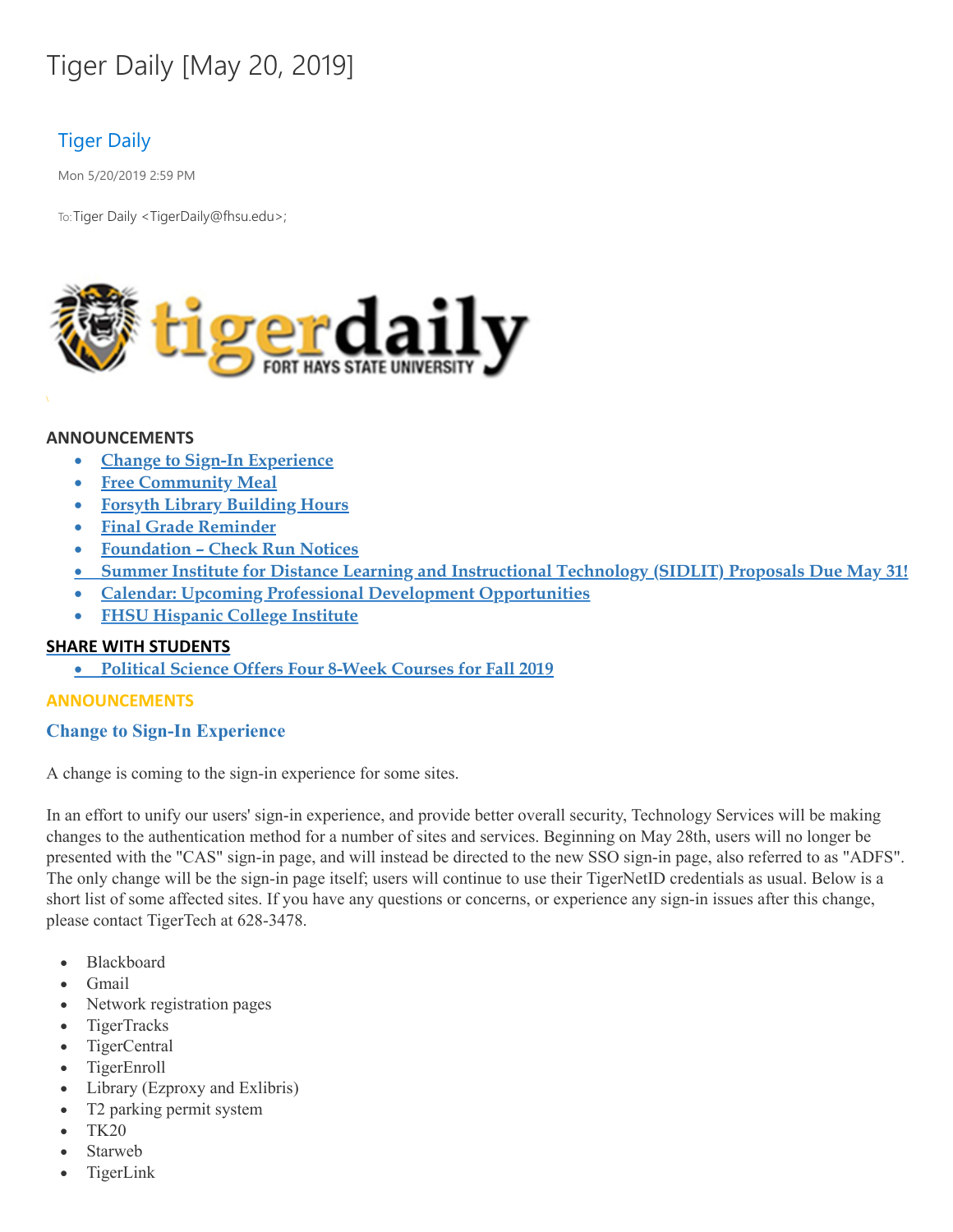**Starfish** 

#### **Free Community Meal**

Free Community Meal 2<sup>nd</sup> & 4<sup>th</sup> Sundays every month 5:30-7:00pm Breathe 703 Main St. Hays

Come join us for a home cooked meal and some good conversation!

#### **Forsyth Library Building Hours**

May 16<sup>th</sup>: 7:30am – 7:30pm May 17<sup>th</sup>: 8am – 4:30pm

**May 18 th**– **August 18 th** Mon – Fri: 8am – 4:30pm Sat – Sun: CLOSED

#### **Final Grade Reminder**

Reminder: Spring 2019 Final Grade Entry Due Monday May 20, 2019 by Noon

All Spring 2019 final grades\* must be entered through the on-line grade entry system. Faculty can access the grade entry system by clicking on TigerCentral under the Faculty/Staff link at the top of the FHSU home page. The system will then ask for

Tiger Net ID Username and Password. (If you have problems or technical difficulties with your Username and Password, please call Tiger Tech at 785-628-3478).

After logging in, hover over the "Teaching" tab, and click on "Grade Entry. " Next, click on the "Final" tab to see a list of courses for which final grades are due.

#### **HELPFUL HINTS**:

- When entering grades of "I" for Incomplete, instructor must enter additional information. Before proceeding to the next grade on the roster, the instructor will be required to enter "Reason for incomplete," "Removal requirements," and "Date work must be completed." After this information is entered, instructor must click "Save and Continue."
- When entering grades of "U" the instructor must complete the Last Date of Attendance or Participation, OR check the "Did not attend" box before proceeding to the next name on the roster.
- For any withdrawn classes (grade of "W") instructor must either fill in Last Date of Attendance or Participation, verify that the prefilled date is correct, or check the "Did not Attend" box
- All grades and required information (for grades of "I", "U" and "W") must be completed before instructor can click "Submit. "

The Registrar's Office contact is Tammy Winters at 4427.

\*Most International partnership grades are due at a later date.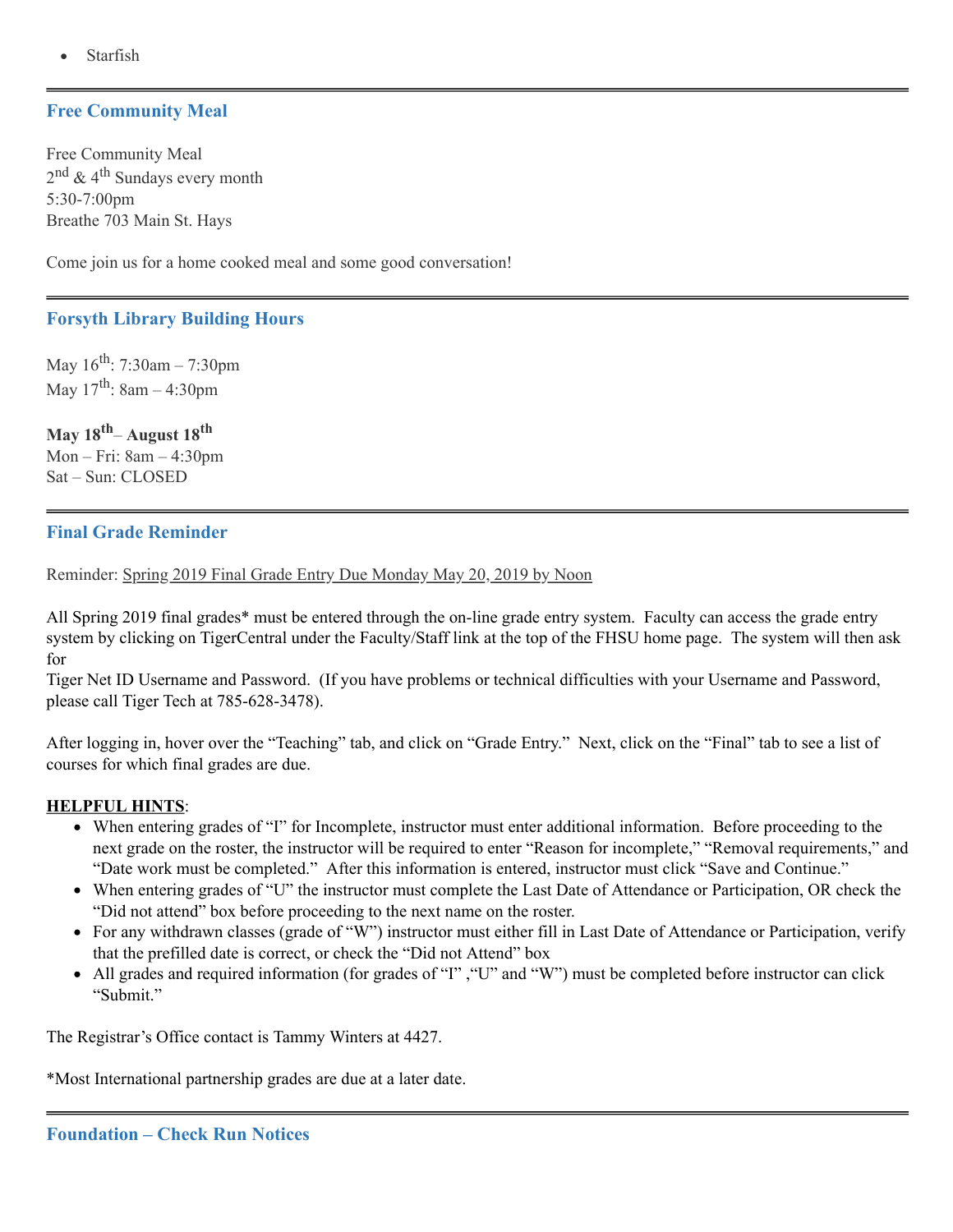The Foundation will not have a check run the week of June  $3^{rd} - 7^{th}$ .

The last check run for FY19 will be on Wednesday, June 12, 2019. Please have all check requests to Amy Leiker at the Foundation by 3:00 p.m. on June 11<sup>th</sup>. All requests received after the June 11<sup>th</sup> deadline will be processed on July 3<sup>rd</sup>.

#### **Summer Institute on Distance Learning and Instructional Technology (SIDLIT) Proposals Due May 31!**

Colleague2Colleague's 20<sup>th</sup> annual Summer Institute for Distance Learning and Instructional Technology (SIDLIT) will be held August 1-2, 2019, at FHSU. All who use instructional technologies in their work are invited to attend and participate! Colleague 2 Colleague (C2C) includes more than 40 organizations, ranging from colleges and universities across Kansas and Missouri, P12 school districts, government organizations, nonprofits, and corporate entities. Proposals are due May 31<sup>st</sup>. Learn more, submit a proposal, and register to attend at [http://blogs.jccc.edu/c2c/sidlit-2019-aug-1-2-2019/.](http://blogs.jccc.edu/c2c/sidlit-2019-aug-1-2-2019/)

Questions? Contact Nicole Frank, Colleague2Colleague chair, at  $\text{nmfrank}(a)$ fhsu.edu.

#### **Calendar: Upcoming Professional Development Opportunities**

Check out upcoming professional development opportunities! The TILT TigerLearn event calendar is your go-to for professional development at FHSU! Check it out here: <http://tigerlearn.fhsu.edu/events/>.

To provide faculty and staff with one easy place to see all professional development at FHSU, we're happy to include your event on the TigerLearn calendar. We can include links to your registration site, contact persons for questions, etc. Just contact [TILT-FacultyDev@fhsu.edu,](mailto:TILT-FacultyDev@fhsu.edu) and we'll add your event right away!

#### **FHSU Hispanic College Institute**

Fort Hays State University's Hispanic College Institute is a free, four-day, residential program that prepares high school Hispanic students to enter and succeed in higher education.

**Where**: Fort Hays State University **When**: June 19-22, 2018 **Who**: Hispanic high school sophomores (Class of 2021) or juniors (Class of 2020)

The program is based on research and input from Hispanic educators and community leaders, and much of the content is delivered by Hispanics who can relate to the students' experiences and challenges.

#### How to Apply

Apply soon, as we still have a limited number of spots available. To be eligible, a student must:

- Have a 2.5 GPA or above;
- Be a current Hispanic high school sophomore (Class of 2021) or junior (Class of 2020).

There are a limited number of spaces available and acceptance to the program is based off of the application.

[APPLY](https://webapps.fhsu.edu/hciapplication/) NOW! The deadline to apply is May 18, 2019.

If you have further questions, please feel free to contact Erica [Meneses](mailto:mailto:h_perez@fhsu.edu?subject=mailto:h_perez@fhsu.edu) at 785-628-4503.

#### **SHARE WITH STUDENTS**

**Political Science Offers Students Four 8-Week Courses for Fall 2019**